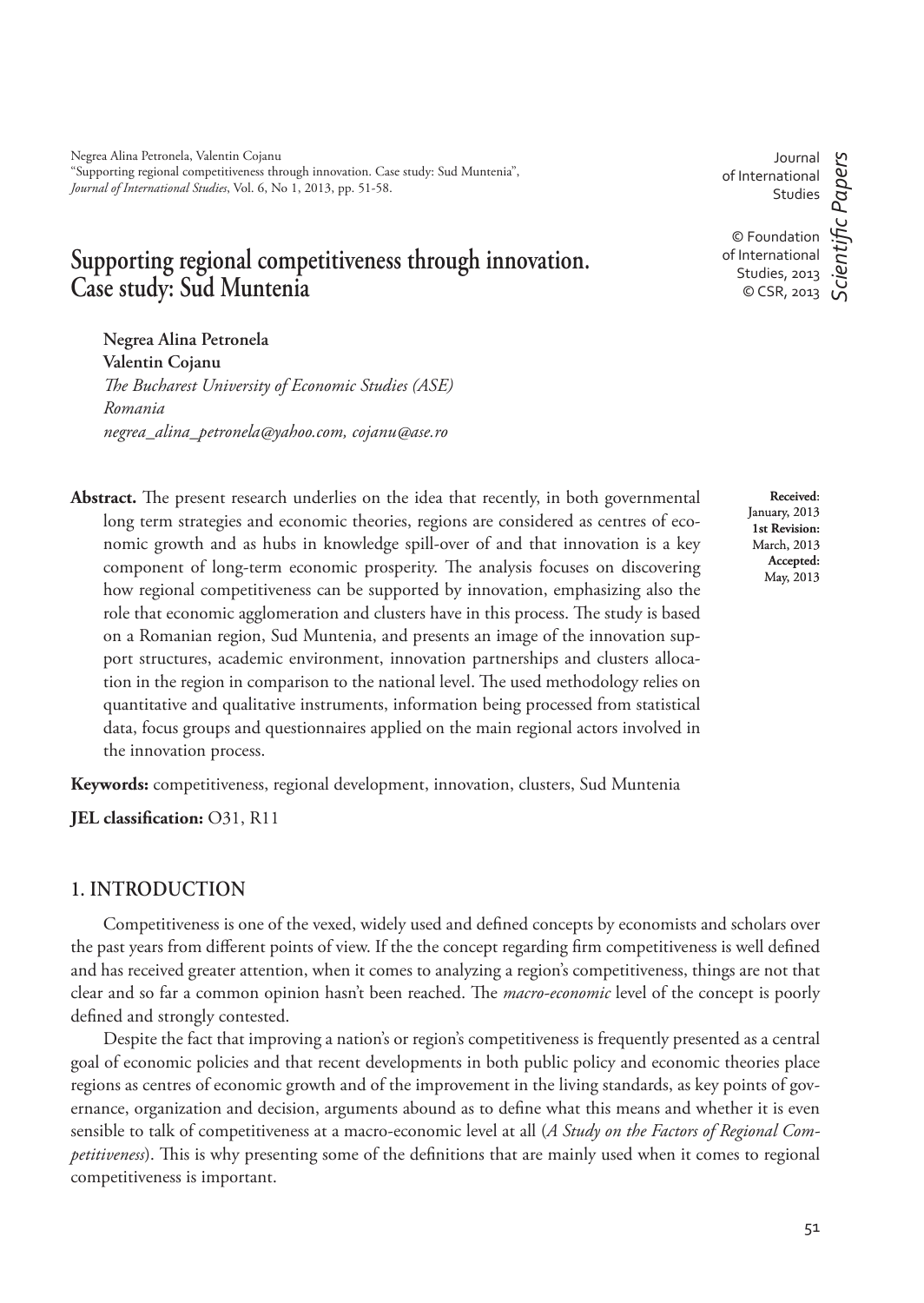"*A nation's competitiveness is the degree to which it can, under free and fair market conditions, produce goods and services that meet the test of international markets while simultaneously expanding the real incomes of its citizens*. Competitiveness at the national level is based on superior productivity performance and the economy's ability to shift output to high productivity activities which in turn can generate high levels of real wages. Competitiveness is associated with rising living standards, expanding employment opportunities, and the ability of a nation to maintain its international obligations. It is not just a measure of the nation's ability to sell abroad, and to maintain trade equilibrium."(*The Report of the President's Commission on Competitiveness*, *1984 -* in "AA Study on the Factors of Regional Competitiveness")

"An economy is competitive if its population can enjoy high and rising standards of living and high employment on a sustainable basis. More precisely, the level of economic activity should not cause an unsustainable external balance of the economy nor should it compromise the welfare of future generations."

(*European Competitiveness Report, 2000)*

According to Porter, the appropriate definition of competitiveness is productivity. A region's competitiveness and standard of living (wealth) is determined by the productivity with which it uses its human, capital, and natural resources (Porter, 2002).

Theories that regard regions as hubs of knowledge draw heavily on the notion of innovation, based on Schumpeterian and evolutionary economic insights. Innovation is seen as an interactive learning process that requires interactions between a range of actors, such as contractors and subcontractors, equipment and component suppliers, users or customers, competitors, private and public research laboratories. Systems of innovation also include universities and other institutions of higher education, providers of consultancy and technical services, state authorities and regulatory bodies (Hotz-Hart 2002, after OECD 1999).

It is beyond doubt that knowledge and innovation play a key role in economic development. This is even more visible at a regional level, as geographic disaggregation only highlights differences in development.

Michael Porter's concept of *geographical clusters* has had considerable influence. Drawing on empirical evidence from a wide range of countries, he argues that a nation's globally competitive industries tend invariably to exhibit geographical clustering in particular regions (Porter, 1998). This clustering is both the result of, and reinforces, the interactions between what he calls the 'competitive diamond'. A region's relative competitiveness depends on the existence and degree of development of, and interaction between, the four key subsystems of his diamond. (*A Study on the Factors of Regional Competitiveness*).

The European Union is among the pioneers of policy initiatives regarding the implementation of economic agglomeration concepts. The preoccupation for the reduction of disparities within the EU was probably the most powerful trigger, as this theme is given a very special attention in the regional development policy. (Cojanu, 2011).

Recent studies at the EU level deepen further the territoriality element, emphasizing the role of cities and urban areas in general, as the main sources of economic competitiveness. During the last decades EU has shifted political focus to innovation, the knowledge economy and sustainable competitiveness. Cluster based strategies have become central place in industry policy, but also in connection with regional and science policy at the EU level (Ketels&all, 2012). Clusters and networks have been identified as crucial instruments for the implementation of the Europe 2020 strategy of the EU. The EU 2020 flagship initiatives 'Innovation Union' and 'An integrated industrial policy for the globalization era' in particular mention clusters and networks as critical tools. The latter notably states that "Clusters and networks improve industrial competi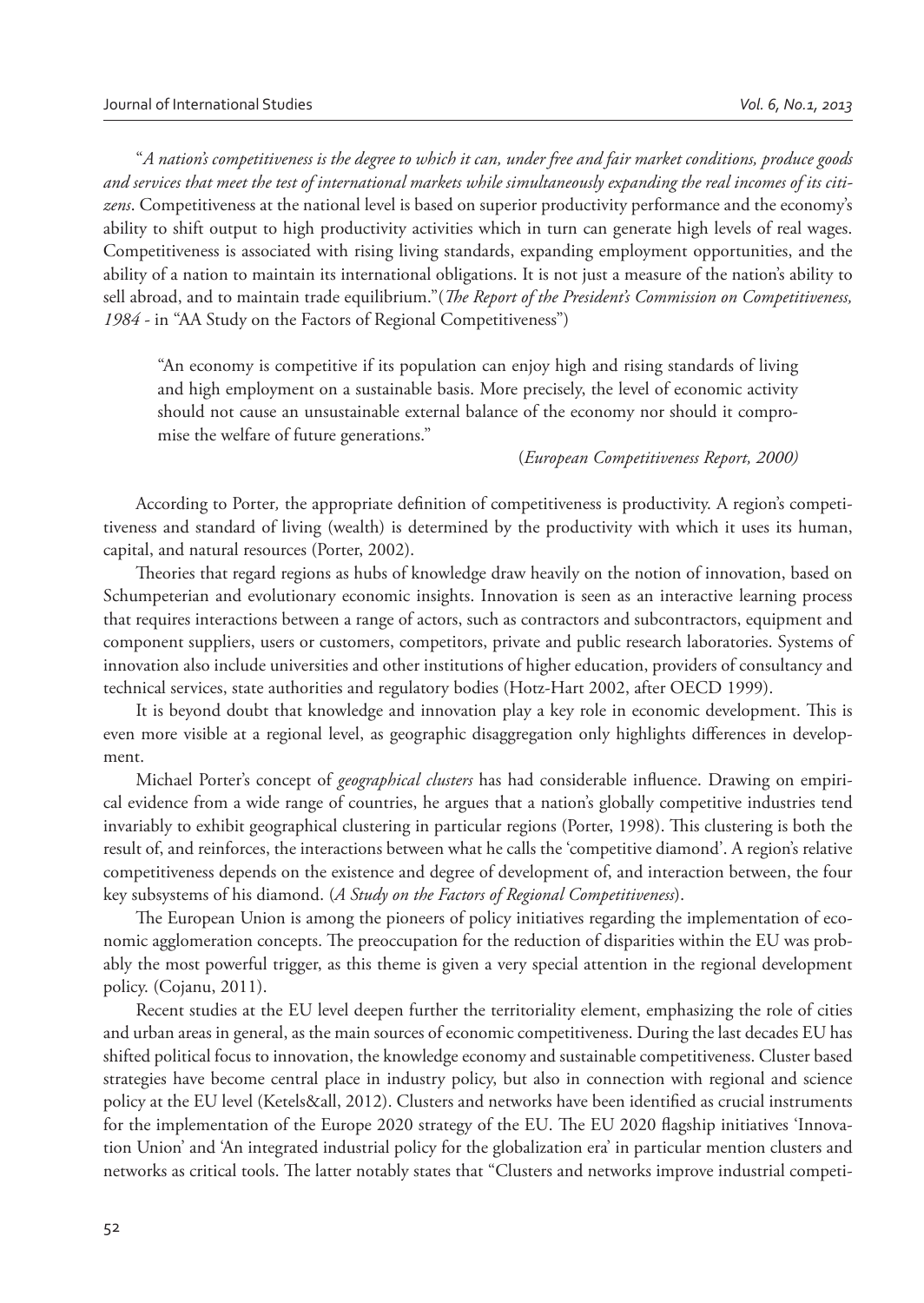tiveness and innovation by bringing together resources and expertise, promoting cooperation among businesses, public authorities and universities" but also that "there is a need to develop more globally competitive clusters and networks" (Ketels, 2012).

## **2. CASE STUDY: SUD MUNTENIA**

#### **2.1. Innovation system**

The region is located in the south of Romania and it includes 7 counties (Argeş, Călărași, Dâmbovița, Giurgiu, Ialomiţa, Prahova, and Teleorman), 16 municipalities and 32 towns. Industry is diverse and is the key contributor to the local economy (16.2%). Some sectors have a long tradition, e.g. chemical and petrochemical machinery and products, automotive (Dacia factories), machinery, equipment and transport devices, construction materials, textiles and food industry. Agriculture has a huge exploitation potential, with 80.2% arable land. The region has a good road and rail transport infrastructure and connections to five pan-European transport corridors and the A1 and A2 highways. Naval transport is a main regional advantage due to the access to the main European navigation route of the Danube and to four harbors. The region accounts for nearly 33% of Romania's touristic potential due to the Danube, the southern part of the Carpathian Mountains, thermal resorts, national parks, agro-cultural and religious tourism, etc. The economy has high spatial segregation between the industrialized, richer North and the agricultural, poorer South. The region ranks  $3<sup>rd</sup>$  in terms of national RDI resources: it accounts for 7.7% of RDI expenditure, 6.1% of R&D units (82 research institutions, including 57 private, and 10.3% of RDI employees (4,484 people) (INS 2005, 2009).

Regional innovation potential is relatively low: with a total of 457 innovative enterprises out of the 5,171 at national level, the South-East ranks  $6<sup>th</sup>$  among the eight regions of the country (Innobarometer 2008). Innovative enterprises account for 19.9% of the total enterprise population (slightly lower than the 21.1% national average), with large enterprises being the most innovative (48%). Innovation expenditure is very low at 1.5% of the total enterprises turnover and is mostly used for acquisition of equipment and software (82%). Process and product innovators account for 9,1% of the total national (2004-2006 data), and include a majority of SMEs (84%), concentrated in industry (75%) and services (25%) *(Regional Innovation Monitor*).

The innovation culture analyzed during the focus groups with the main actors in the RDI system varies greatly from one type of company to another. Regional entrepreneurs' perception on the importance and need for innovation as a driver of economic competitiveness expressed in the focus groups is likely to encourage and promote innovation in the economic activity they perform. Private companies participating in focus groups perceive innovation as "absolutely necessary in present circumstances where a lower price is no longer enough." Innovation is seen as an investment that requires high initial costs, does not bring immediate benefits but long-term ones, still because of the novelty brought to market it can be "sold" at a high price.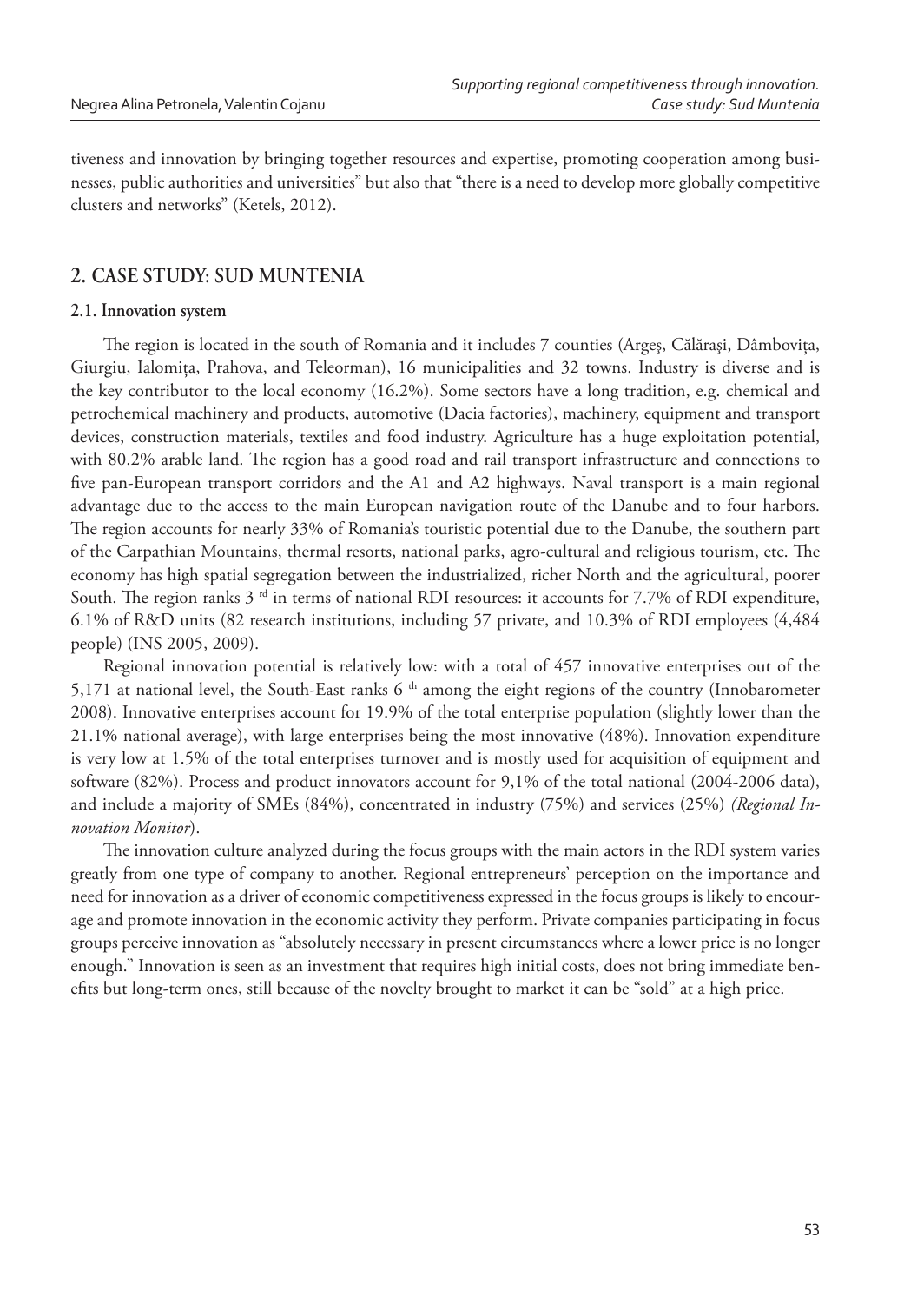



Regarding the role that innovation plays in the economic development of a region, most participants consider innovation as critical, 42 percent of those present perceive innovation as an important factor, the difference of 4 percentage points appreciating the role of innovation as being important.



Figure 2. The role of innovation in the economic development of a company *Source: author's calculations based on questionnaires* 

The ratio is not as balanced when the perception of the role that innovation plays in economic development of a company is considered. The benefits derived from investing in innovation made by a company are more noticeable than in the case of a region. Thus, the proportion of entrepreneurs who consider the role of innovation as very important for a company's competitiveness is overwhelming, 29% of respondents believing that innovation plays an important role, a significant role for innovation is considered by 8% of the participants.

The innovation support structure is represented by 16 industrial parks  $(30\%$  of the national value), a business incubator in Câmpulung Muscel, Argeș, one centre of technology transfer, innovation and business at the University of Ploiești, offering consulting services designed especially for the petrochemical industry and one innovation relay centre. The range of services offered are less varied and limited in most cases to electricity, gas, water, sewage, drainage system, and parking. The available infrastructure requires large investments and their visibility among companies in the private sector should be improved. The prevailing fields of the hosted companies are textile, petrochemical, construction, electronics, medical and sanitary. Regarding the shareholder structure, they are owned mainly by county councils, except the 2 private parks: Allianso Business Park (Aricestii Rahtivani) and Industrial Park Kolkata - Bradu (Argecom) and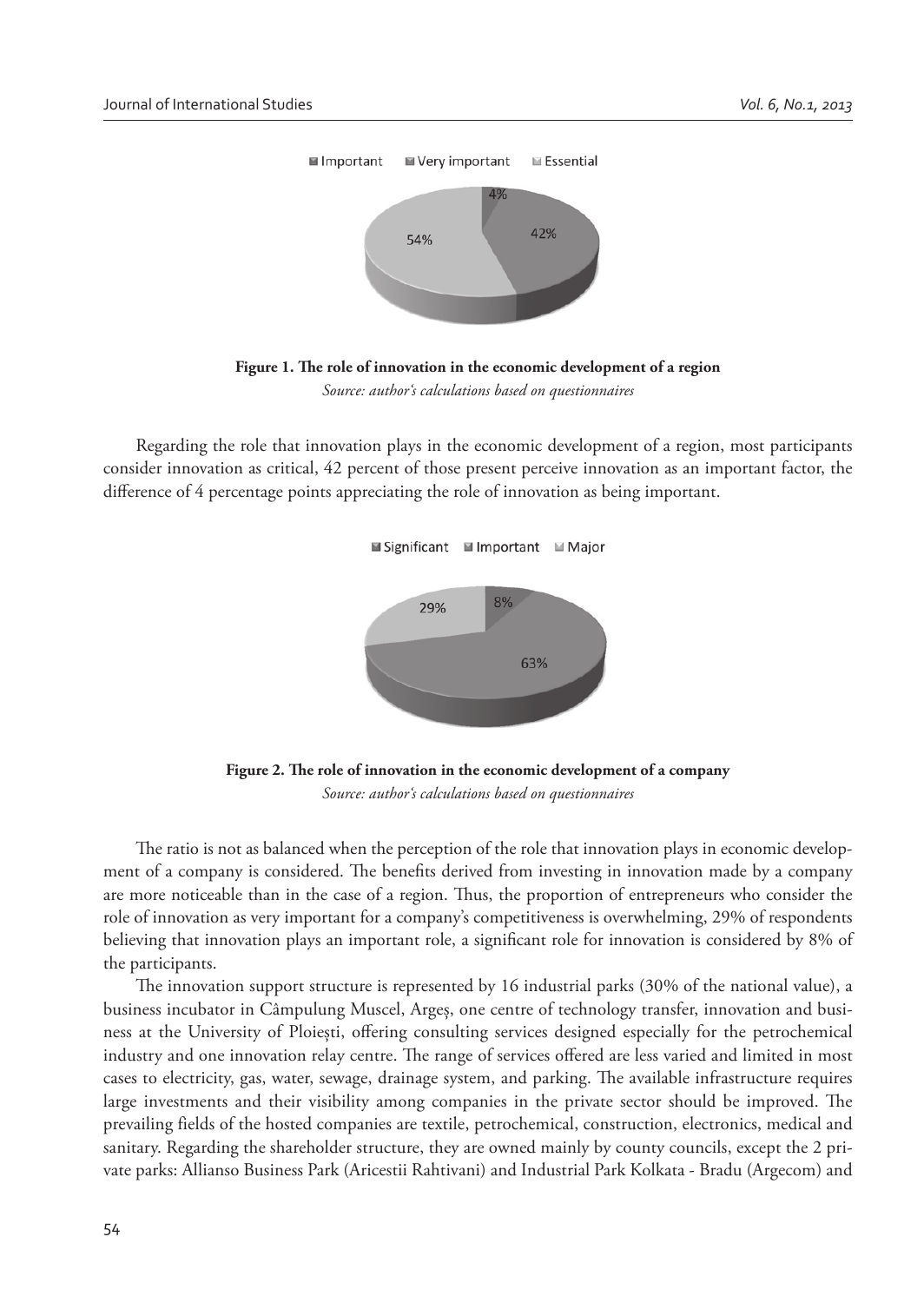2 with joint public-private ownership: Technological and Industrial Park North and Industrial Park Mija in Dâmboviţa County.

Disparities between the southern and northern part of the region are retrieved also in the geographical distribution of the support structures within the region. Thus, an overwhelming share is located in the northern counties. The representative county from this point of view is Prahova that after the inclusion of Mizil and Urlaţi in the industrial parks category has a number of 8 such structures, ranking second nationally after Brasov. The region's most developed industrial park is Ploiesti Industrial Park, with a public ownership with plans of expansion by opening new "work points" in Mizil, Ciorani and Urlaţi.

The geographical distribution of universities and research institutes in the region confirms once again the regional disparities between the northern and southern part of the region. Thus, most research institutions are located in the north and their fields of study are accredited in conjunction with developed industries in the area (the petrochemical in Prahova, engineering and metallurgy in Dâmboviţa County). Academic and research environment of the region is represented by four public and private universities, with 33 faculties, located mainly in Arges and Dâmboviţa counties [14]: University of Valahia, Targoviste; Oil and Gas University - Ploiesti; University of Pitesti and "Constantin Brancoveanu" University - Pitesti. The region has a significant number of research institutes in various fields closely related to the predominant industries in the region. Universities have a very diverse and complementary organizational framework for RDI activities, some universities have started having a more pronounced entrepreneurial character – getting involved in start-ups, spin-offs and spill-over processes. The region benefits of a large percentage of specialized personnel involved in research activities (2nd place after Bucharest-Ilfov Region), though is facing a phenomenon of migration of highly talented students and researchers to Bucharest or abroad.

Partnerships between SMEs, Research institutes and Universities in the region exist, but are specific and do not become permanent. The level of collaboration is different from one enterprise to another and according to the profile of each university. Common projects are developed mainly with universities and research institutes from the Bucharest-Ilfov region. Few successful partnerships between the private sector and the academia and research sector were mentioned during the focus groups. Although both parties show their readiness to collaborate, things are still at an incipient and declarative stage.

#### **2.2. Clusters**

Clusters are seen as an important factor for the explanation of the empirical phenomenon of geographical concentration of economic and innovation activities. More than one definition of clusters exists, depending on its purpose and the specific context of its use.

The "Community Framework for State Aid for Research and Development and Innovation" defines innovation clusters as "groupings of independent undertakings — innovative start-ups, small, medium and large undertakings as well as research organizations — operating in a particular sector and region and designed to stimulate innovative activity by promoting intensive interactions, sharing of facilities and exchange of knowledge and expertise and by contributing effectively to technology transfer, networking and information dissemination among the undertakings in the cluster."

One of the most used definitions of a cluster is the one of Michael Porter: "clusters can be understood as geographic concentrations of interconnected businesses, suppliers and organizations in a particular field. They bring together a variety of linked industries and stakeholders, as well as governmental and other institutions such as universities or trade associations. Importantly, a cluster is not simply composed of a group of similar businesses – for example car manufacturers – as this would be better understood as a sector. Instead,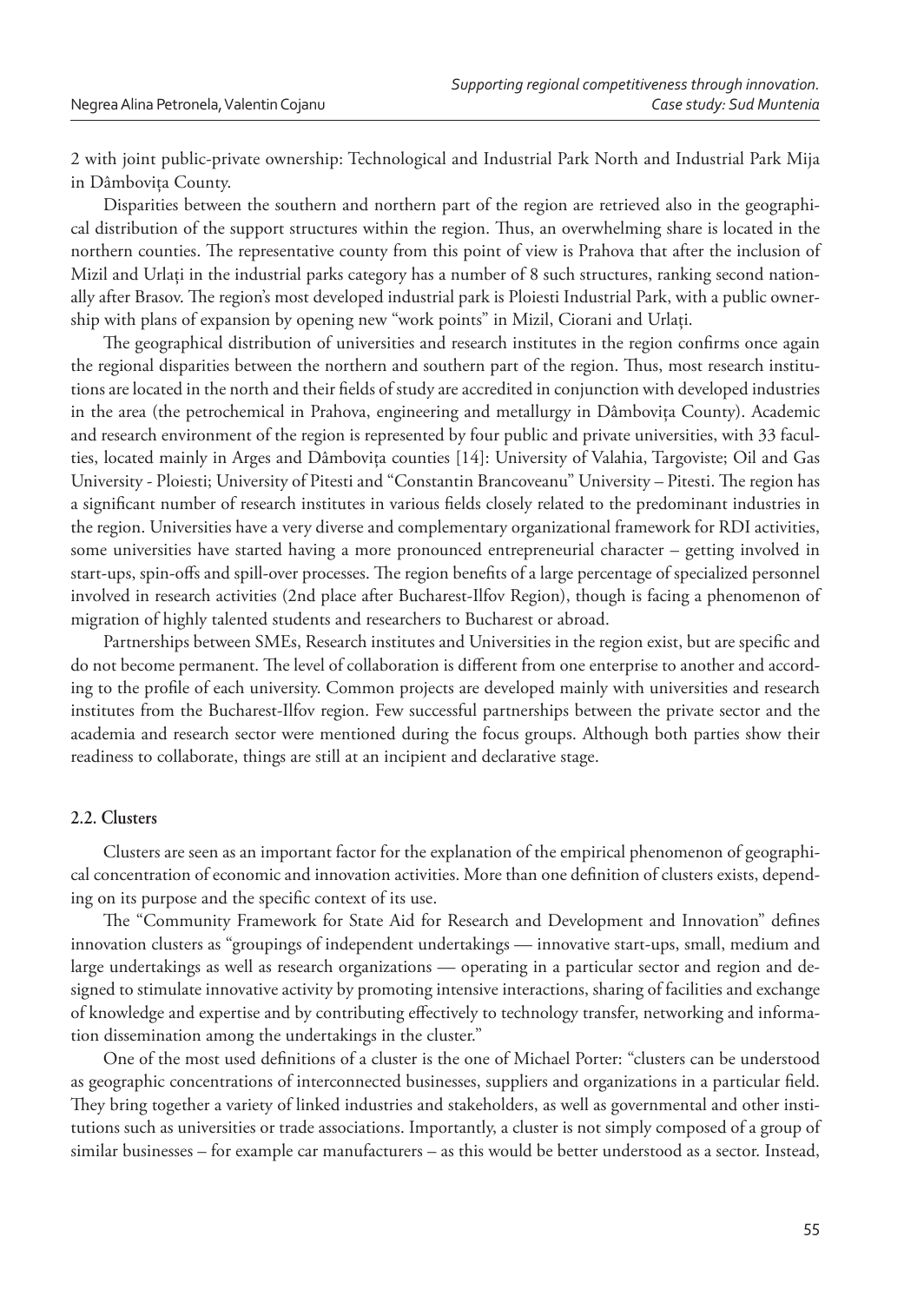clusters represent fully formed 'economies' incorporating the various intertwined stakeholders involved in the production of a particular theme of end product." (Porter, 198).

The regional cluster is defined as an industrial cluster, in which member firms are in close proximity to each other (Enright, 2000).

There is no consensus when it comes to identifying and mapping clusters, either in terms of the key variables that should be taken into account or the procedures by which the geographical boundaries of clusters should be determined (Martin & Sunley, 2002).

Innovation is increasingly characterized as an open process, in which many different actors—companies, customers, investors, universities, and other organizations—cooperate in a complex ways. Ideas move across institutional boundaries more frequently. The traditional linear model of innovation with clearly assigned roles for basic research at the university, and applied research in a company R&D centre, is no longer relevant. Innovation can benefit from geographic proximity which facilitates the flows of tacit knowledge and the unplanned interactions that are critical parts of the innovation process. This is one of the reasons why innovation occurs locally whereas its benefits spread more widely through productivity gains. Clusters may embody the characteristics of the modern innovation process**:** they can be considered as "reduced scale innovation systems" (*Innovative Clusters. Drivers of National Innovative Systems, OECD, 2001*). Statistical evidence indicates a positive relationship between the presence of clusters and the prosperity of regional economies has brought to the fore the positive role that clusters and networks could play. Clusters and networks are increasingly seen as catalysts for accelerating industrial transformation and for developing new regional competitive advantages, speeding up the creation of firms and jobs and thereby contributing to growth and prosperity (*European Competitiveness Report, 2012*).

The general accepted *triple helix model* has to be adapted to the Romanian reality and transformed in a "Four clover" model, where the fourth actor is being represented by catalyst institutions: service providers in the field of innovation and technological transfer, centers for technological transfers, chambers of commerce etc (Guth, 2010).

In Sud Muntenia there were identified four clusters in Arges, Dâmbovita and Prahova having as main activity tourism, electro tehnics, automotive and food. Out of this clusters, the Manufacture of motor vehicles cluster in Argeș (AUTO-AG) is classified as a three stars cluster. (Cojanu, 2011).

Dacia-Renault has comprised all the elements of the mature innovative industrial cluster, without being a pivot of the scientific research and world technology. Thus, Dacia-Renault is the center of ACAROM– ODETTE Romania (Association of Automobile Constructors from Romania), being the best structured and functional cluster, comprising small and big firms within the main production activity and within the support activities, consulting firms, research firms, financial organizations, universities. All the other clusters have lacked at least one main element for innovation: the financial organizations (Dudian, 2011).

Table 1

| <b>NAME</b>           | FIELD          | <b>COUNTY</b>     |
|-----------------------|----------------|-------------------|
| Agro-food Sud         | Agro Food      | Southern part     |
| Electrotehnica        | Electrotehnics | Arges & Dambovita |
| Carpathians Cluster   | Tourism        | Prahova           |
| Dacia Renault Cluster | Automotive     | Arges & Dambovita |

#### Clusters in Sud Muntenia

Source: http://clustero.eu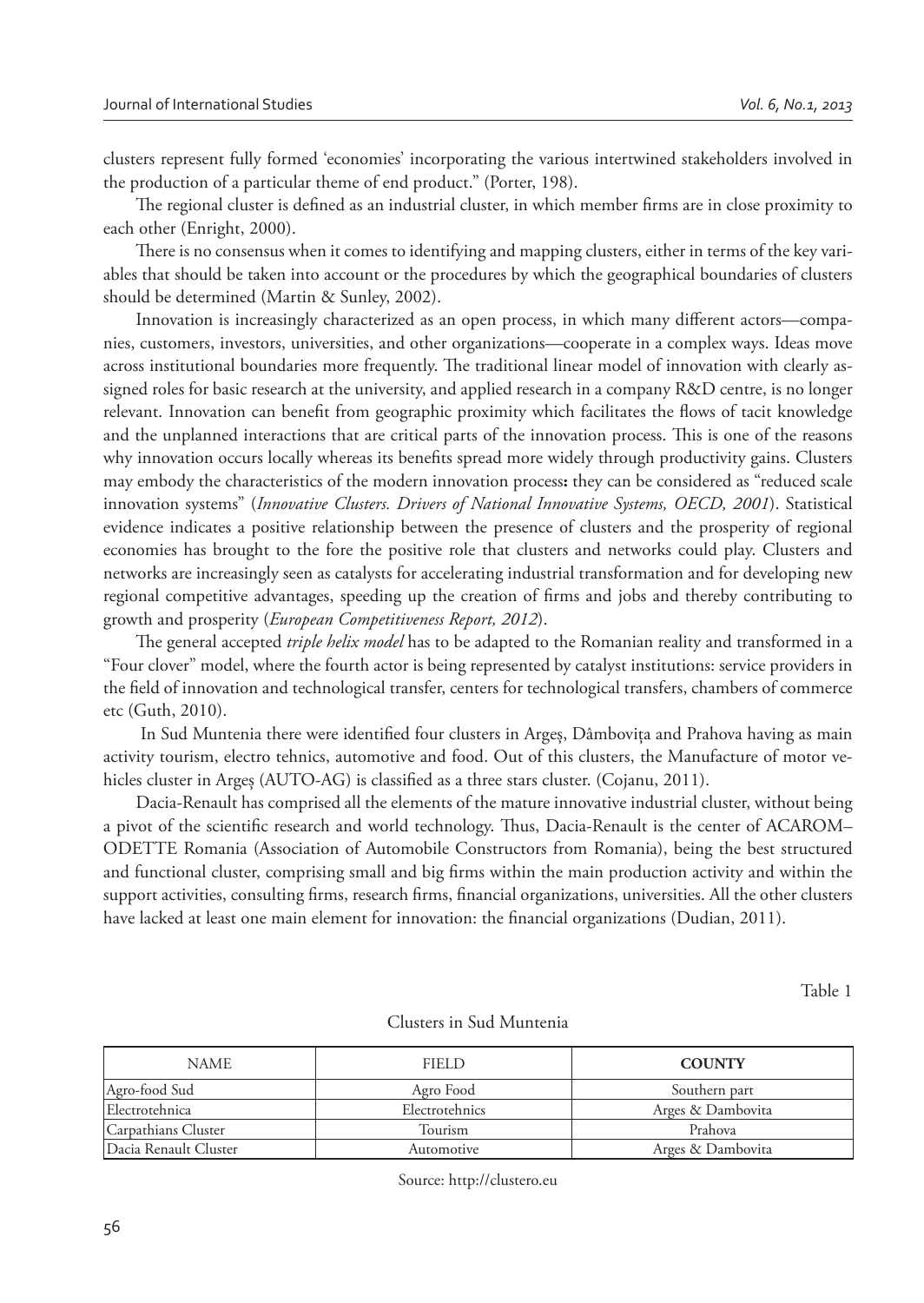Calarasi is considered as a potential cluster in Agriculture, Tourism and Electro technical Industry, Ploiesti with its area of influence - 3 cities (Băicoi, Boldești – Scăieni, Plopeni) and 10 communes is thought to be a growth pole and Dacia Renault Cluster as a potential competitiveness pole. The region has a great potential in developing clusters also in the glass and agricultural sectors.

### **3. CONCLUSIONS**

The access and the availability of industry data and company business strategies are very limited. Sud Muntenia has a set of valuable RDI factors: four university centres, a significant number of research institutes, high percentage of staff involved in research, tradition in mechanical engineering, petrochemical and agricultural good representation of business support structures, specialized human resources engaged in R&D, emerging clusters in machinery, petrochemicals industry and agriculture with great potential, the presence of large companies and multinationals in both traditional and emerging industries, a geographical proximity to Bucharest-Ilfov region, and thus by leveraging these strengths it can increase its economic competitiveness and focus on areas that have in which it has the needed human, financial and infrastructure.

Potential areas that can carry innovation research projects could be those in: machine building, petrochemical, electronics, agriculture or environment, creation of industrial parks, organic farms, and culturalcreative industries by making traditional handicrafts.

The future belongs to integrated projects, which involve inter-regional, cross-border and transnational actors and achieve socio-economic goals for the entire community this is why we must establish and clarify the context of construction and implementing EU-funded projects. Permanent adaptation of the educational system in all its stages, creating conditions to stimulate innovation, sufficient funding and promoting the benefits of innovation are factors on which we need to act now, thinking of the future. Europe needs RDI to deal with an aging population, climate change, resource and energy deficiency and to experience a smart, prosperous and inclusive development.

#### **4. REFERENCES**

- Cojanu, Valentin, Pîslaru, DragoȘ (2011), How important are agglomeration economies: A case study of Romanian industrial clusters, *Review of Economics and Business Studies*, Volume 4, Issue 1, pp. 35-58.
- Dudian, M, (2011), Innovative clusters. The case of Romania, *Management research and practice*, Vol. 3, Issue 3, pp. 1-11.
- Enright, M. (2000), Regional clusters and multinational enterprises: independence, dependence or interdependence?, *International Studies of Management and Organization*, no. 30, pp. 114–138.

European Competitiveness Report, 2012.

European Competitiveness Report, 2000.

Guth, M., Cosnita, D. (2010), Clusters and Potential Clusters in Romania – A Mapping Exercise – February, pp. 16.

Ketels, Christian (2012), *The impact of clusters and networks of firms on EU competitiveness*, May.

- Ketels, Christian, Lindqvist, Göran, Sölvell Örjan (2012), Strengthening Clusters and Competitiveness in Europe The Role of Cluster Organisations, *The Cluster Observatory*, October.
- Martin, R., Sunley, P. (2003), Deconstructing Clusters: Chaotic Concept or Policy Panacea?, *Journal of Economic Geography*, no. 3, pp. 5–35.
- Martin, Ronald L., A Study on the Factors of Regional Competitiveness. A draft *final report for The European Commission*, University of Cambridge.